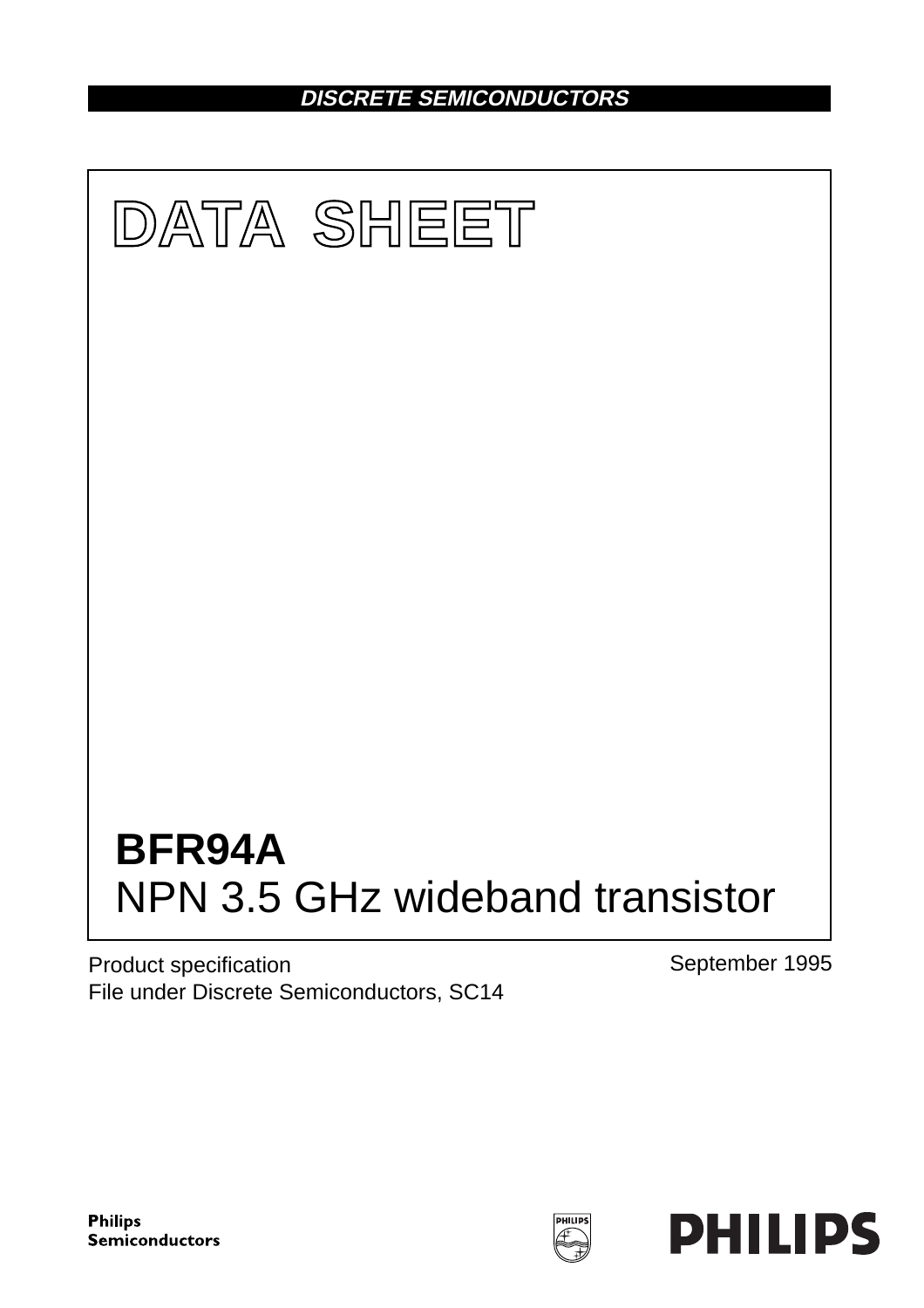## **DESCRIPTION**

NPN resistance-stabilized transistor in a SOT122E capstan envelope.

It features extremely low cross modulation, intermodulation and second order intermodulation distortion. Due to its high transition frequency, it has a high power gain, in conjunction with good wideband properties, and low noise up to high frequencies.

It is primarily intended for CATV and MATV applications.

The BFR94A is a replacement for the BFR94. The SOT122E footprint is similar to that of the SOT48, used for the BFR94.

## **PINNING**





## **QUICK REFERENCE DATA**

| <b>SYMBOL</b>    | <b>PARAMETER</b>                           | <b>CONDITIONS</b>                                                              | TYP.  | MAX.  | <b>UNIT</b> |
|------------------|--------------------------------------------|--------------------------------------------------------------------------------|-------|-------|-------------|
| V <sub>CBO</sub> | collector-base voltage                     | open emitter                                                                   |       | 30    | V           |
| V <sub>CEO</sub> | collector-emitter voltage                  | open base                                                                      | -     | 25    | V           |
| $I_{\rm C}$      | DC collector current                       |                                                                                | —     | 150   | mA          |
| $P_{\text{tot}}$ | total power dissipation                    | up to $T_c = 145 °C$ ; f > 1 MHz                                               | —     | 3.5   | W           |
| $f_T$            | transition frequency                       | $I_c$ = 90 mA; $V_{CF}$ = 20 V; f = 500 MHz;<br>$T_i = 25 °C$                  | 3.5   |       | GHz         |
| F                | noise figure                               | $I_c$ = 90 mA; $V_{CE}$ = 20 V; f = 200 MHz;<br>$T_{amb}$ = 25 °C              | 8     | 10    | dB          |
| $d_{\text{im}}$  | intermodulation distortion                 | $I_c = 90$ mA; $V_{CE} = 20$ V;<br>$V_0 = 60$ dBmV; $f_{(p+q-r)} = 194.25$ MHz | $-63$ | —     | dB          |
| d <sub>2</sub>   | second order intermodulation<br>distortion | $I_c = 90$ mA; $V_{CE} = 20$ V;<br>$V_0 = 48$ dBmV; $f_p + f_q = 210$ MHz      |       | $-56$ | dB          |

### **WARNING**

### **Product and environmental safety - toxic materials**

This product contains beryllium oxide. The product is entirely safe provided that the BeO disc is not damaged. All persons who handle, use or dispose of this product should be aware of its nature and of the necessary safety precautions. After use, dispose of as chemical or special waste according to the regulations applying at the location of the user. It must never be thrown out with the general or domestic waste.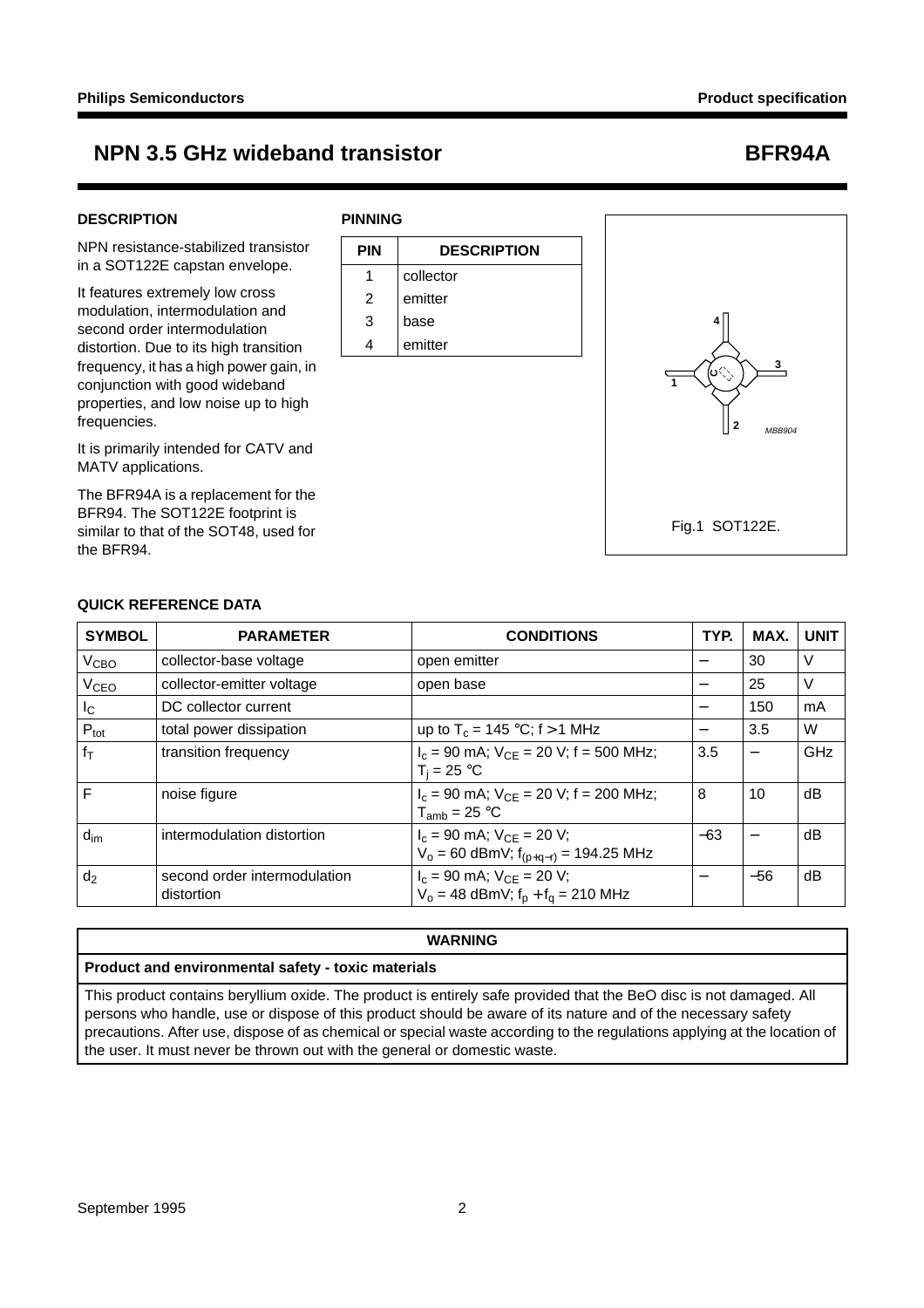### **LIMITING VALUES**

In accordance with the Absolute Maximum System (IEC 134).

| <b>SYMBOL</b>          | <b>PARAMETER</b>          | <b>CONDITIONS</b>                        | MIN.  | MAX. | <b>UNIT</b>     |
|------------------------|---------------------------|------------------------------------------|-------|------|-----------------|
| V <sub>CBO</sub>       | collector-base voltage    | open emitter                             |       | 30   | ν               |
| <b>V<sub>CEO</sub></b> | collector-emitter voltage | open base                                |       | 25   | V               |
| <b>V<sub>CER</sub></b> | collector-emitter voltage | $R_{\text{BF}} = 100 \Omega$             |       | 35   | $\vee$          |
| V <sub>EBO</sub>       | emitter-base voltage      | open collector                           |       | 3    | V               |
| $I_{\rm C}$            | DC collector current      |                                          |       | 150  | mA              |
| $I_{CM}$               | peak collector current    | $f > 1$ MHz                              |       | 300  | mA              |
| $P_{\text{tot}}$       | total power dissipation   | up to T <sub>c</sub> = 145 °C; f > 1 MHz |       | 3.5  | W               |
| ${\sf T}_{\sf stg}$    | storage temperature       |                                          | $-65$ | 200  | $^{\circ}C$     |
|                        | junction temperature      |                                          |       | 200  | $\rm ^{\circ}C$ |

## **THERMAL RESISTANCE**

| <b>SYMBOL</b>       | <b>PARAMETER</b>                         | <b>THERMAL RESISTANCE</b> |
|---------------------|------------------------------------------|---------------------------|
| K <sub>th j-c</sub> | thermal resistance from junction to case | 15 K/W                    |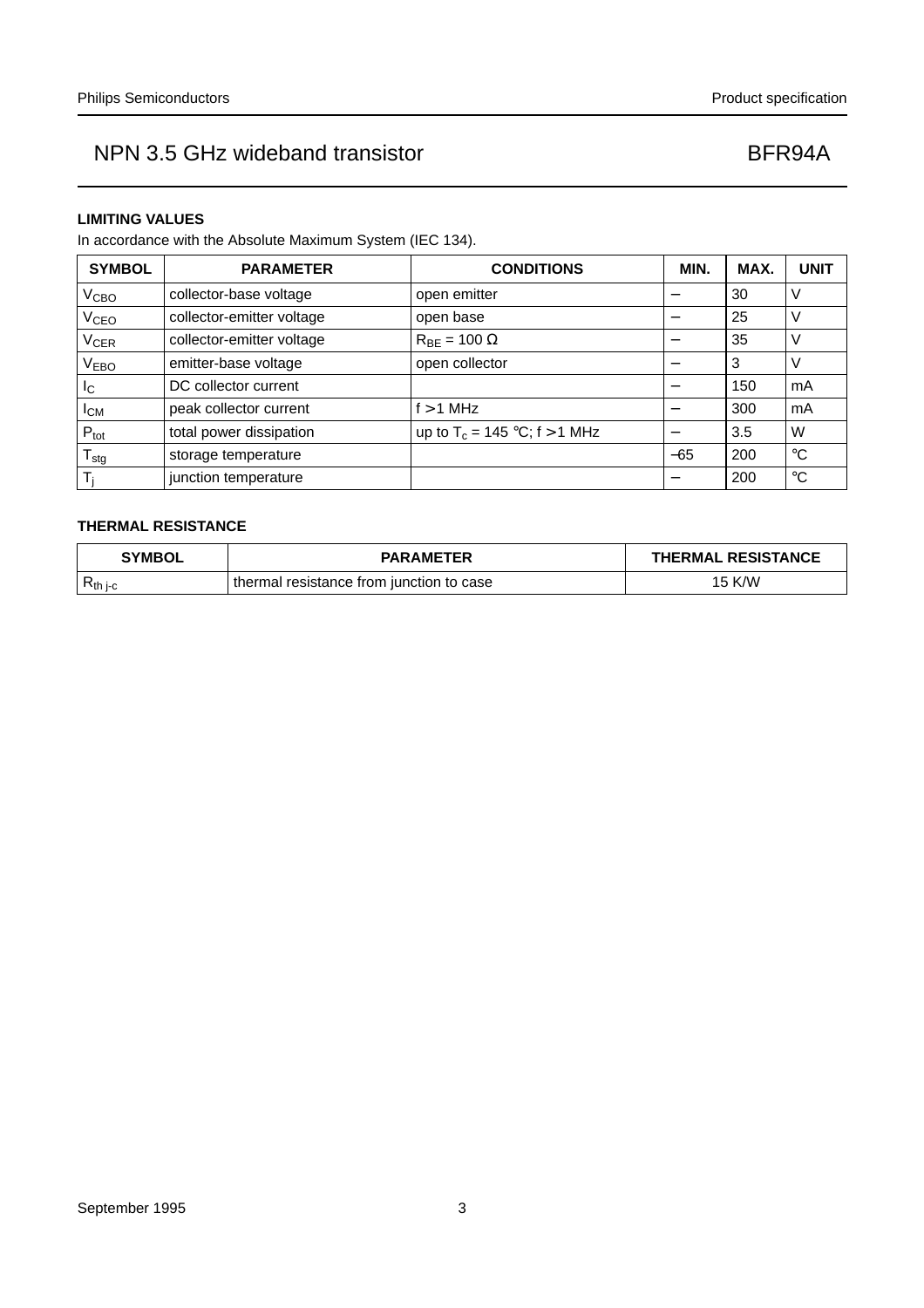### **CHARACTERISTICS**

 $T_i = 25$  °C unless otherwise specified.

| <b>SYMBOL</b>   | <b>PARAMETER</b>                           | <b>CONDITIONS</b>                                                 | MIN.                     | TYP.                     | MAX.                     | <b>UNIT</b> |
|-----------------|--------------------------------------------|-------------------------------------------------------------------|--------------------------|--------------------------|--------------------------|-------------|
| <b>I</b> CBO    | collector cut-off current                  | $I_E = 0$ ; $V_{CB} = 20$ V                                       | $\qquad \qquad$          | $\overline{\phantom{0}}$ | 50                       | μA          |
| $h_{FE}$        | DC current gain                            | $I_C = 50$ mA; $V_{CE} = 20$ V                                    | 30                       | $\overline{\phantom{0}}$ |                          |             |
|                 |                                            | $I_C$ = 150 mA; $V_{CE}$ = 20 V                                   | 30                       |                          |                          |             |
| $f_T$           | transition frequency                       | $I_C$ = 90 mA; $V_{CE}$ = 20 V; f = 500 MHz                       | $\overline{\phantom{0}}$ | 3.5                      | $\qquad \qquad -$        | GHz         |
|                 |                                            | $I_C$ = 150 mA; $V_{CF}$ = 20 V;<br>$f = 500$ MHz                 |                          | 3.5                      |                          | GHz         |
| $C_c$           | collector capacitance                      | $I_E = I_e = 0$ ; $V_{CB} = 20$ V; f = 1 MHz                      | $\overline{\phantom{0}}$ | 3.5                      | $\overline{\phantom{0}}$ | pF          |
| $C_{e}$         | emitter capacitance                        | $I_C = I_c = 0$ ; $V_{EB} = 0.5$ V; f = 1 MHz                     |                          | 12                       | $\qquad \qquad -$        | рF          |
| $C_{re}$        | feedback capacitance                       | $I_C = 10$ mA; $V_{CE} = 20$ V; f = 1 MHz                         |                          | 1.3                      |                          | pF          |
| $C_{\text{cs}}$ | collector-stud capacitance                 | $f = 1$ MHz                                                       |                          | 2                        | $\overline{\phantom{0}}$ | pF          |
| $G_{UM}$        | maximum unilateral power gain<br>(note 1)  | $I_C = 90$ mA; $V_{CF} = 20$ V;<br>f = 500 MHz; $T_{amb}$ = 25 °C |                          | 13.5                     | $\qquad \qquad -$        | dB          |
| F               | noise figure                               | $I_C$ = 90 mA; $V_{CF}$ = 20 V;<br>f = 200 MHz; $T_{amb}$ = 25 °C |                          | 8                        | 10                       | dB          |
|                 |                                            | $I_C = 90$ mA; $V_{CE} = 20$ V;<br>f = 500 MHz; $T_{amb}$ = 25 °C |                          | 5                        | $\overline{\phantom{0}}$ | dB          |
| $d_{\text{im}}$ | intermodulation distortion                 | note 2                                                            |                          | $-63$                    | $\overline{\phantom{m}}$ | dB          |
| $d_2$           | second order intermodulation<br>distortion | note 3                                                            |                          |                          | $-56$                    | dB          |
| $V_{o}$         | output voltage                             | see Fig.2 and note 4                                              |                          | 700                      | $\overline{\phantom{0}}$ | mV          |

### **Notes**

1.  $G<sub>UM</sub>$  is the maximum unilateral power gain, assuming  $S<sub>12</sub>$  is zero and

$$
G_{UM} = 10 \log \frac{|S_{21}|^2}{\left(1 - |S_{11}|^2\right)\left(1 - |S_{22}|^2\right)} dB.
$$

- 2.  $I_C = 90 \text{ mA}$ ;  $V_{CE} = 20 \text{ V}$ ;  $R_L = 75 \Omega$ ;  $V_p = V_o = 60$  dBmV at  $f_p = 196.25$  MHz;  $V_q$  =  $V_o$  −6 dB at  $f_q$  = 203.25 MHz;  $V_r = V_o - 6$  dB at  $f_r = 205.25$  MHz; measured at  $f_{(p+q-r)} = 194.25$  MHz.
- 3.  $I_C = 90$  mA;  $V_{CE} = 20$  V;  $f_p = 66$  MHz;  $f_q = 144$  MHz;  $f_p + f_q = 210$  MHz;  $V_o = 48$  dBmV.
- 4. d<sub>im</sub> = −60 dB (DIN 45004B); I<sub>c</sub> = 90 mA; V<sub>CE</sub> = 20 V; R<sub>L</sub> = 75 Ω; T<sub>amb</sub> = 25 °C;  $V_p = V_o$  at  $d_{im} = -60$  dB;  $f_p = 495.25$  MHz;  $V_q = V_q - 6$  dB;  $f_q = 503.25$  MHz;  $V_r = V_o - 6$  dB;  $f_r = 505.25$  MHz; measured at  $f_{(p+q-r)} = 493.25$  MHz.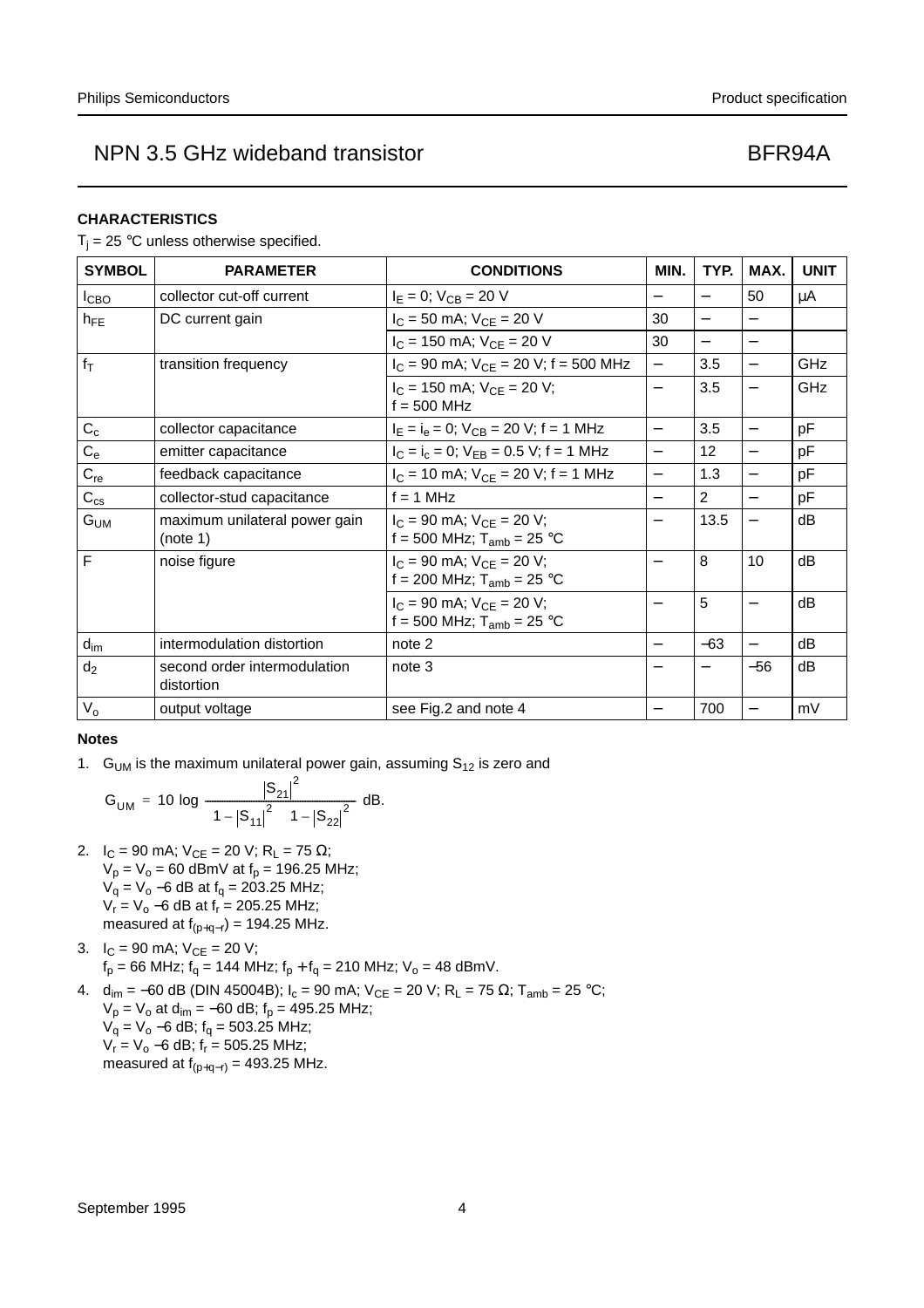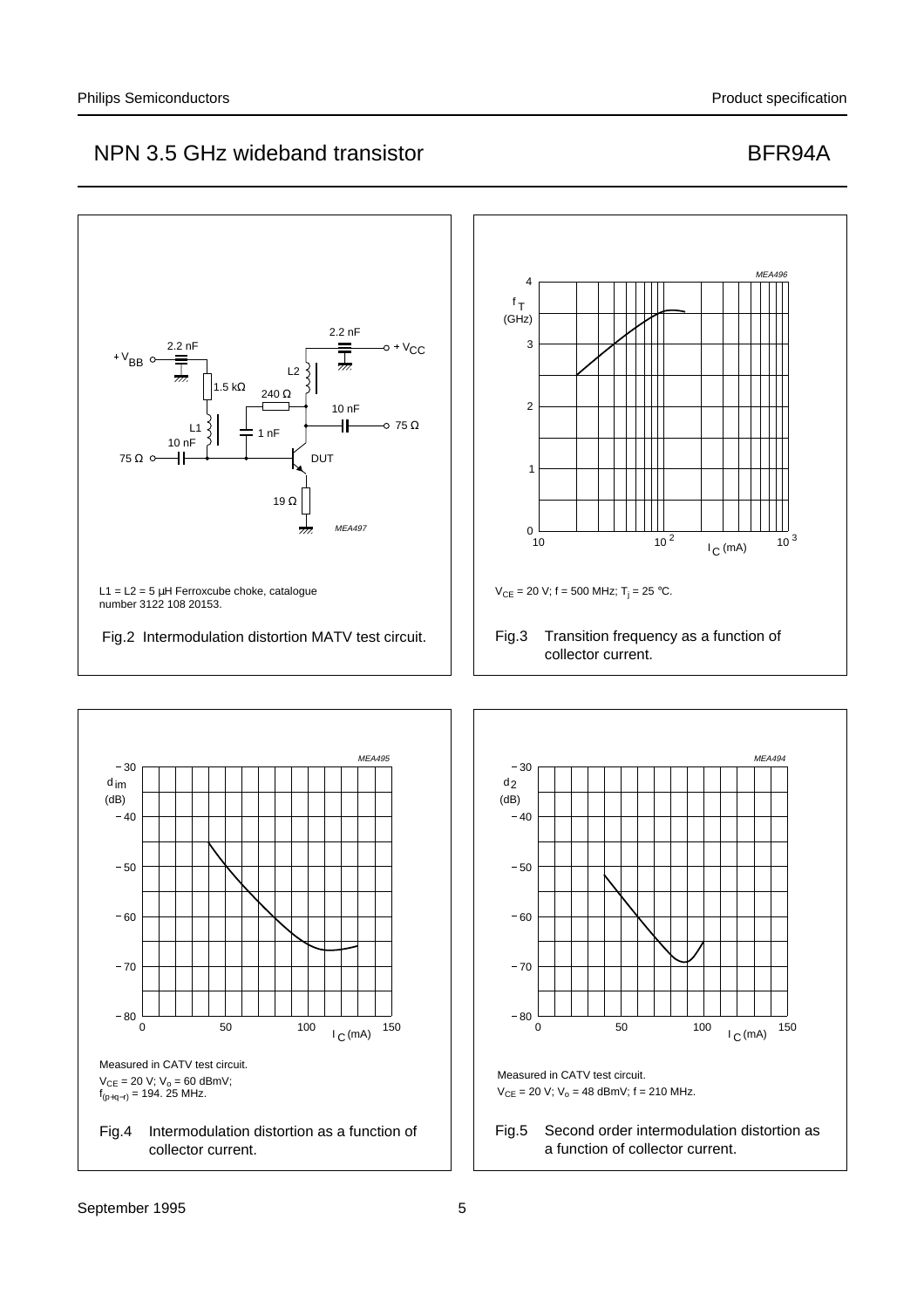

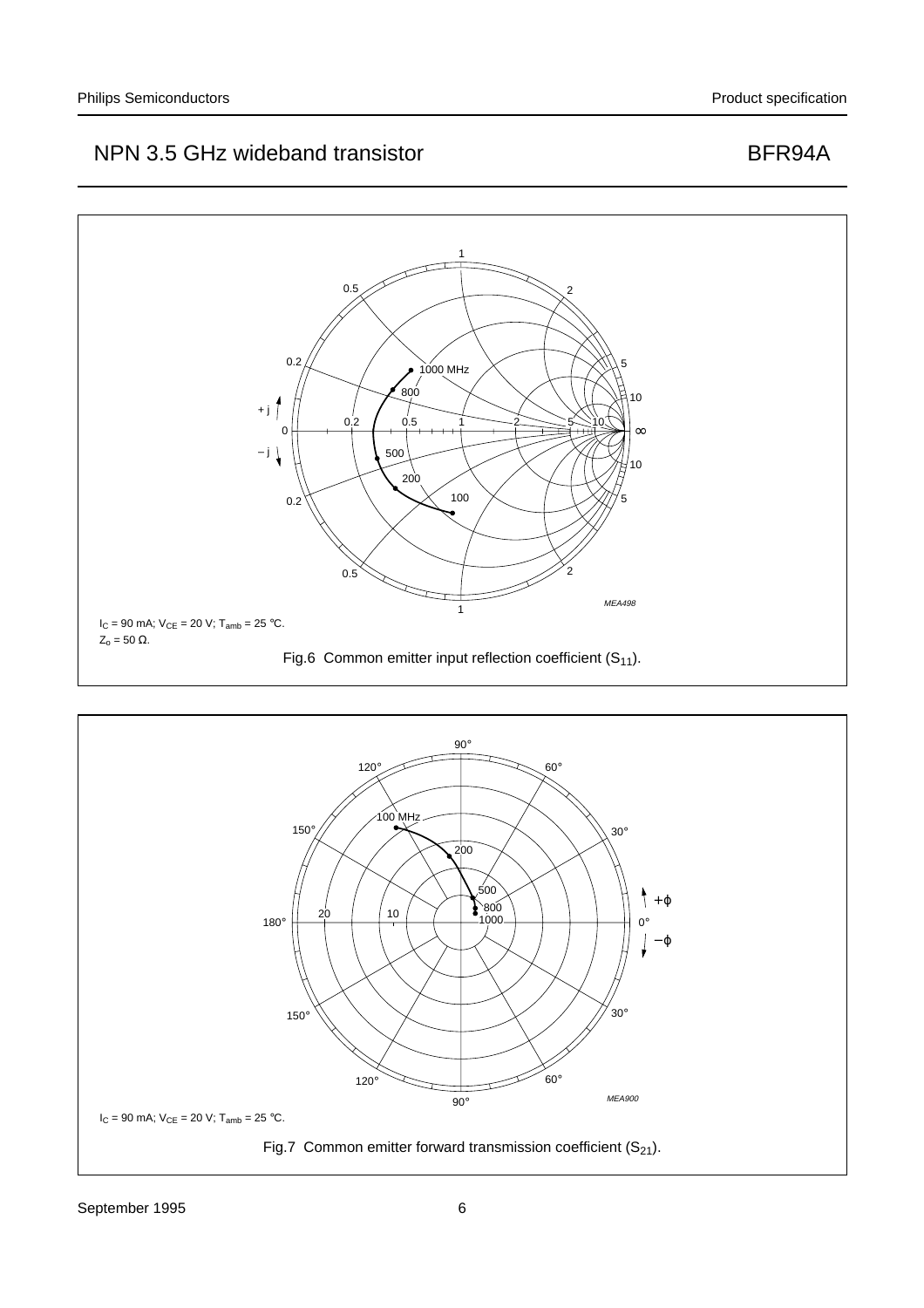

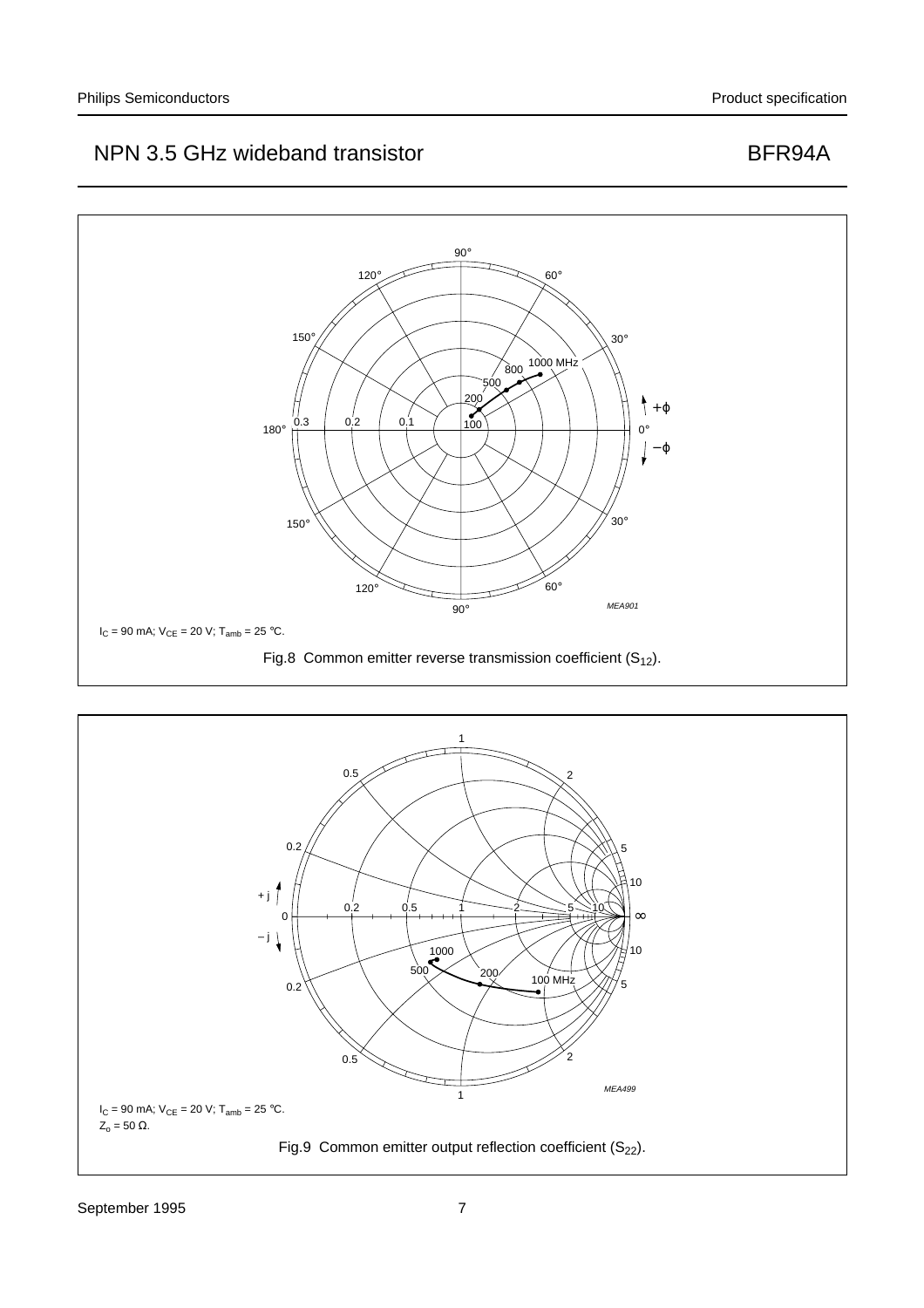### **PACKAGE OUTLINE**

## Studded ceramic package; 4 leads SOT122E